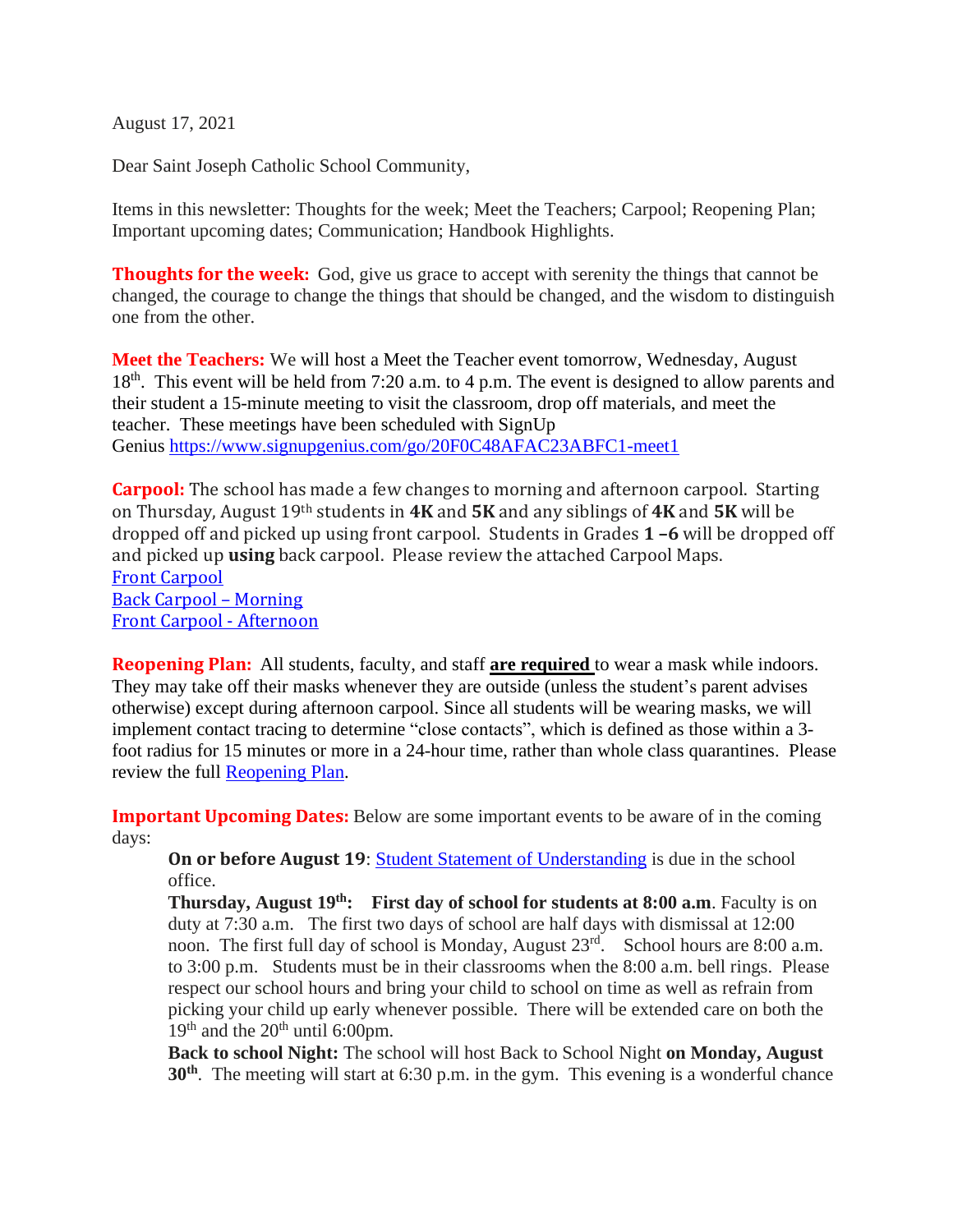to learn about your child's classroom and the many activities that will take place at Saint Joseph Catholic School.

**Communication:** The school wants to ensure two-way communication with each of our families. We will communicate with families using the following tools: FACTS Family Portal, Monday folders, Administrative Notes, social media, grade/class letters, emails, and phone calls.

**FACTS Family Portal (RenWeb):** This is our primary form of communication for school and teachers (class and school wide announcements, school, class and student calendars, behavior, grades, and homework for  $3<sup>rd</sup>$  -6<sup>th</sup> grades). For account set up and questions, please contact Mrs. Nancy Sexton at ext. 21.

**Administrative Notes:** These messages are sent out each weekend of the school year by school administration. This email will highlight events of the past week and preview the upcoming week. There will be information for upcoming projects, news, and priorities of the school administration. The school office staff, Advisory Council and PTO contribute to the notes.

**Social Media:** News and happenings around the school are shared via our social media platforms on Facebook, Instagram, and Twitter. Emergency information will also be shared via these platforms.

**Grade level and class letters:** All teachers will post and send grade level and class letters from FACTS Family Portal. The letters will outline important events and information regarding class or grade level events and assignments.

**Email:** All teachers and staff have a school email address that is part of a Microsoft 365 email system. Please use email to ask questions, send notes, set up meetings, or address problems. Teachers will respond to emails within 24-48 hours in most cases. If no response is received, please follow-up with the teacher.

**Phone calls:** Teachers will respond to phone calls within 24-48 hours in most cases. If the message is urgent, please call the school office.

**Texts:** Texts will be sent out to all parent numbers entered into FACTS Family Portal, as necessary. Texts are typically used for reminders or emergency information.

**Handbook Highlights:** The Parent/Student Handbook is linked [HERE](https://8031f793-3c69-48a4-b7ad-fa51d1caa95c.usrfiles.com/ugd/8031f7_8cf9c67d83d04cf6828d9f5d31c7fd92.pdf) and will be posted on the school webpage under Current Families as well as on FACTS Family Portal under Resources by Thursday August 19<sup>th</sup>. A hard copy will not be sent home. On the last page of the handbook is the handbook agreement form. This form must be signed and returned to your child's homeroom teacher by Monday August 30<sup>th</sup>.

Please take the time to read and review the handbook with your children. While everything within the handbook is important, the administration would like you to please take note of the following eight highlights from this year's handbook:

**Sick children:** Please keep your child home if they have any of the following: *Fever greater than 100.4; Cough; Sore throat; Shortness of breath; Fatigue; Muscle or body aches; Headache; Congestion or runny nose; Nausea and/or vomiting; Diarrhea* Or if you or your children have a COVID exposure. For every other illness (non COVID related) -Any child who has a contagious illness or health problem may not return to school until **he/she is symptom free for 24 hours.** Please note this includes vomiting, diarrhea, lice, conjunctivitis (pink eye), etc. Children will be sent home immediately if lice or nits are detected. Children should not return to school until they are nit free in order to prevent an outbreak. **If a child is sent home from school due to fever, diarrhea, or vomiting the child must stay home from school for the next full school**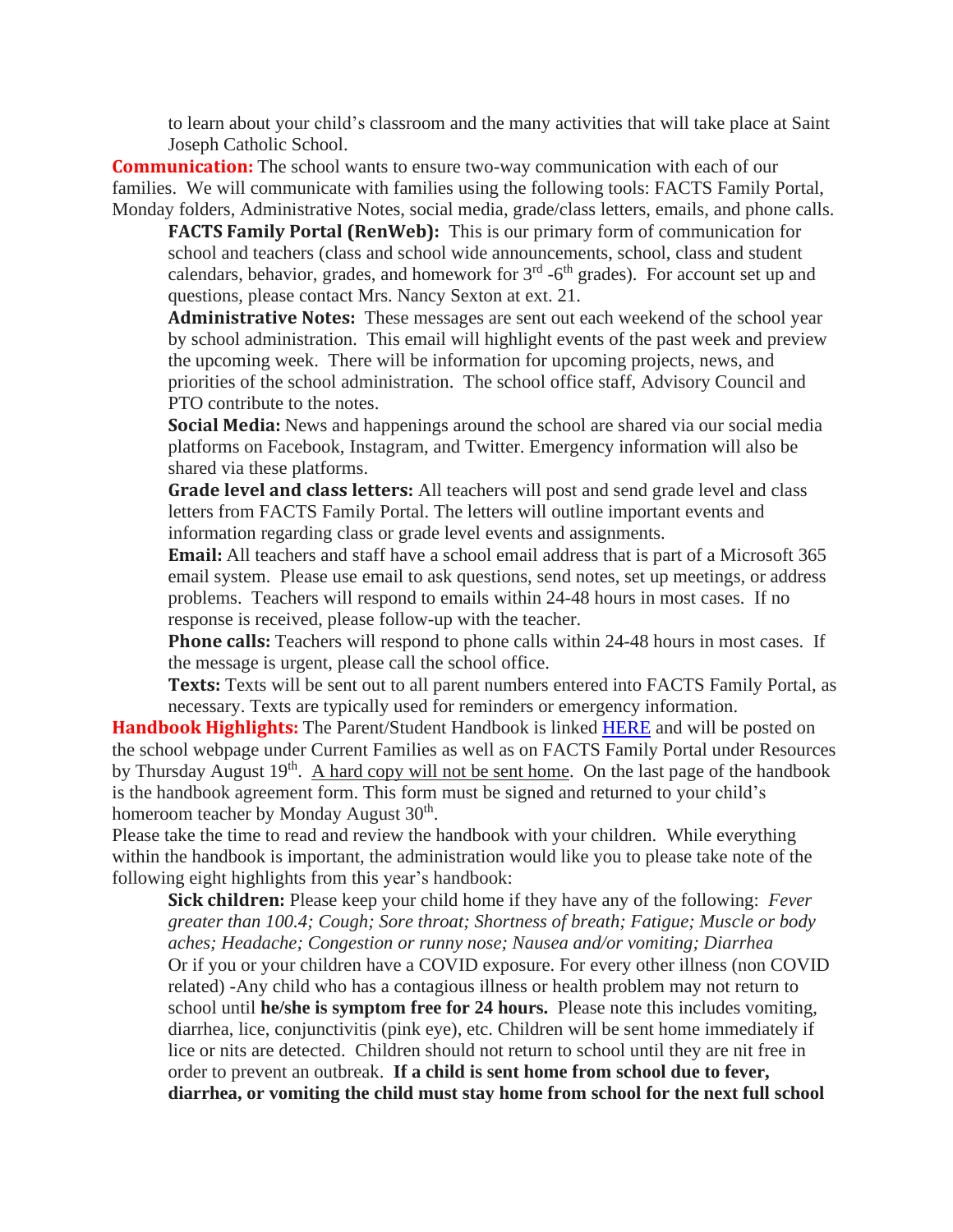**day. You will be called to pick up your child if they return to school within this time period**.

**Absentee notification and homework requests:** If your child is absent and you would like to request his/her homework assignments, email your child's teacher(s) by 9:00 a.m. Assignments will be available for pick-up in the front hallway after 3:00 p.m. **Homework:** Homework is defined as out-of-class tasks assigned to students as an extension or elaboration of classroom work. There are three types of homework: practice, preparation, and extension.

The following amounts of homework are to be expected:

Grades K5-3: 30-45 minutes (plus an additional 15 minutes of nightly reading); Grades 4-6: 60-90 minutes (plus an additional 15-20 minutes of nightly reading). Homework may be assigned on Monday-Friday. On any school activity night (Fall Festival, etc.) no homework will be given. A homework assignment book is given to each student (grades 3-6) at the beginning of the year.

The child is responsible for writing down homework in their assignment books. Teachers will post assignments on Facts Family Portal as a backup to the assignment books but should not replace the child's responsibility.

**Parental Concerns:** Communication among students, parents, and teachers is an important part of education. Educators value the opportunity to hear parents' concerns and to get their perspective on issues. Classrooms are busy places, with many demands on teacher's time. It is not possible to address all concerns immediately and adequately on a drop-in basis. Please bear in mind that the non-student time immediately preceding and following the school day is used for lesson preparation, grading, grade-level collaboration, staff meetings, scheduled appointments, training, and professional development. Communication about problems works best when all parties work together with the same information to try to achieve a positive solution. **If you have a serious concern, please start by contacting your child's teacher**, keeping in mind that it may be necessary to schedule the time for a more focused discussion. If, after discussion with the teacher, you are unable to resolve the issue, you may then contact the Principal. **Student Behavior:** As a student at Saint Joseph Catholic School, each child should demonstrate the following attitudes, inspired by our patron, Saint Joseph. A student

should be:

**J**-Just **O**-Obedient **S**-Service-oriented **E**-Example to others **P**-Prayerful **H**-Humble When behavior off campus, especially when wearing the Saint Joseph Catholic School uniform, reflects negatively on the school, the school reserves the right to address this behavior with disciplinary consequences.

**Bullying:** At the core of our mission at Saint Joseph Catholic School is the strong belief that successful spiritual development and academic excellence is contingent upon a safe Christian environment. This environment is not only comprised of the facilities of the school, but also of the people who play any role in the school. It is shaped by their behaviors toward one another. It is for this reason that the Advisory Council and the administration of Saint Joseph Catholic School require absolute compliance with this policy aimed at the prevention and discipline of any behavior deemed to be bullying by the administration. Students and parents will receive instruction on bullying and the policy at the opening of school. Saint Joseph Catholic School will take stringent action against any bullying, teasing, racial or sexual harassment or any form of hurtful or